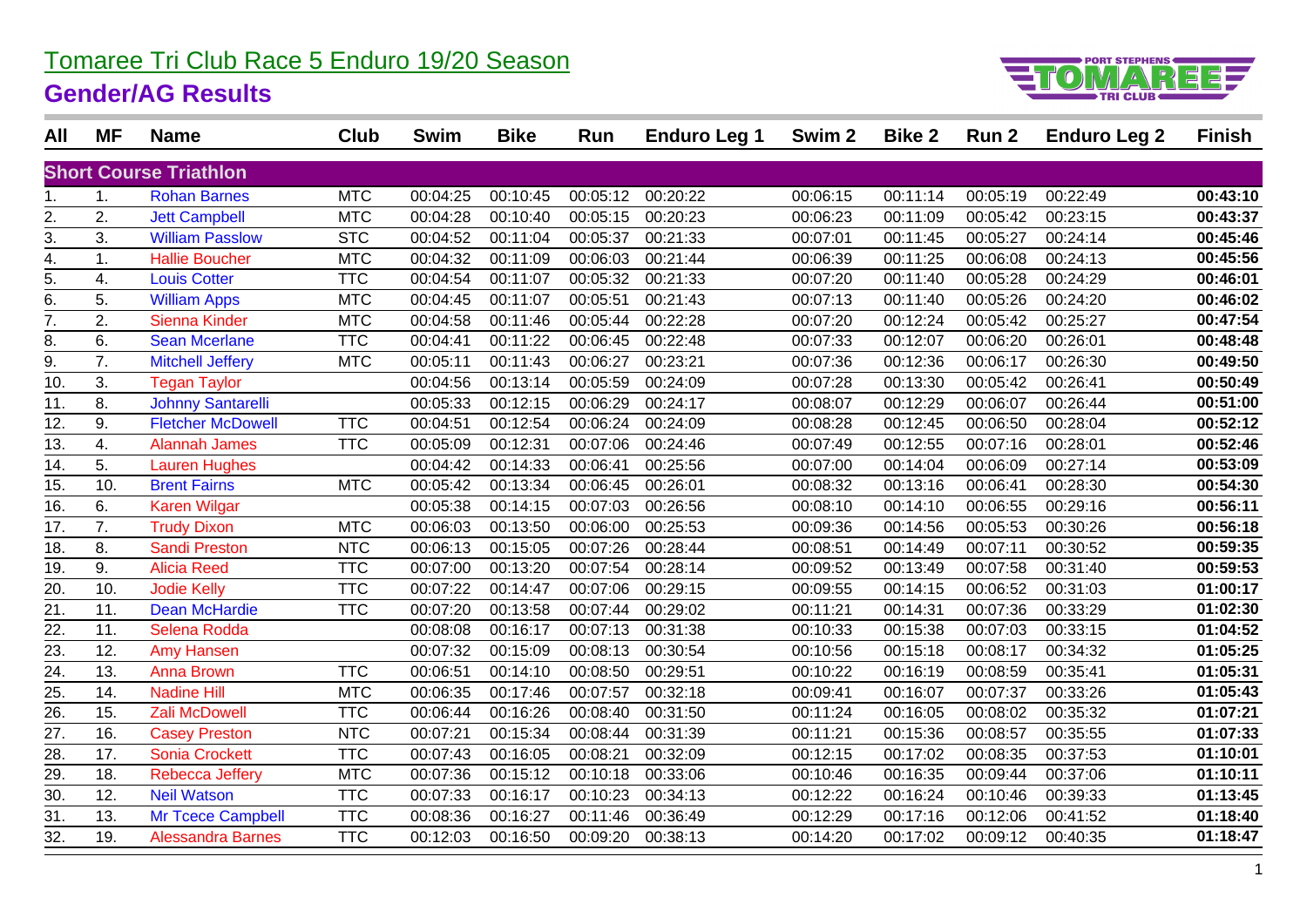# Tomaree Tri Club Race 5 Enduro 19/20 Season

#### **Gender/AG Results**



| All                         | <b>MF</b> | <b>Name</b>                    | Club       | <b>Swim</b> | <b>Bike</b> | Run      | <b>Enduro Leg 1</b> | Swim <sub>2</sub> | <b>Bike 2</b> | Run <sub>2</sub> | <b>Enduro Leg 2</b> | <b>Finish</b> |
|-----------------------------|-----------|--------------------------------|------------|-------------|-------------|----------|---------------------|-------------------|---------------|------------------|---------------------|---------------|
| 33.                         | 14.       | <b>Phillip Webb</b>            | <b>TTC</b> | 07:25:25    | 00:13:52    | 00:06:29 | 07:45:46            | 00:08:40          | 00:13:46      | 00:06:41         | 00:29:08            | 08:14:53      |
| <b>Long CourseTriathlon</b> |           |                                |            |             |             |          |                     |                   |               |                  |                     |               |
|                             | 1.        | <b>Lionel Sanders (klab)</b>   | <b>TTC</b> | 00:06:07    | 00:17:39    | 00:09:26 | 00:33:12            | 00:08:18          | 00:18:11      | 00:09:34         | 00:36:04            | 01:09:15      |
| 2.                          | 2.        | <b>Will Dawes</b>              | <b>TTC</b> | 00:06:26    | 00:18:52    | 00:10:16 | 00:35:34            | 00:08:25          | 00:19:08      | 00:11:13         | 00:38:47            | 01:14:20      |
| 3.                          | 3.        | <b>Cooper Lee</b>              | <b>MTC</b> | 00:06:27    | 00:19:18    | 00:09:33 | 00:35:18            | 00:08:44          | 00:20:37      | 00:10:00         | 00:39:22            | 01:14:39      |
| 4.                          | 1.        | <b>Holly Khan</b>              |            | 00:07:28    | 00:18:40    | 00:11:21 | 00:37:29            | 00:09:28          | 00:19:12      | 00:11:28         | 00:40:09            | 01:17:37      |
| $\overline{5}$ .            | 2.        | <b>Emily Fortunaso-Klocker</b> | <b>MTC</b> | 00:07:06    | 00:20:23    | 00:11:03 | 00:38:32            | 00:09:13          | 00:21:24      | 00:11:02         | 00:41:40            | 01:20:11      |
| 6.                          | 4.        | <b>Adam Stanley</b>            | <b>TTC</b> | 00:07:28    | 00:19:48    | 00:11:36 | 00:38:52            | 00:09:56          | 00:20:15      | 00:11:31         | 00:41:43            | 01:20:34      |
| 7.                          | 5.        | <b>Jason Farrell</b>           | <b>MTC</b> | 00:08:03    | 00:19:35    | 00:11:21 | 00:38:59            | 00:10:35          | 00:20:14      | 00:10:50         | 00:41:40            | 01:20:38      |
| 8.                          | 3.        | <b>Nicky Western</b>           |            | 00:09:06    | 00:19:22    | 00:11:05 | 00:39:33            | 00:11:19          | 00:19:00      | 00:10:50         | 00:41:10            | 01:20:42      |
| 9.                          | 6.        | Raea Khan                      |            | 00:06:31    | 00:20:39    | 00:12:25 | 00:39:35            | 00:09:20          | 00:20:12      | 00:11:54         | 00:41:27            | 01:21:01      |
| 10.                         | 7.        | <b>Mark Collins</b>            | <b>NTC</b> | 00:08:25    | 00:20:13    | 00:10:35 | 00:39:13            | 00:11:44          | 00:20:09      | 00:10:10         | 00:42:04            | 01:21:16      |
| 11.                         | 8.        | <b>Jason Mcerlane</b>          | <b>TTC</b> | 00:08:14    | 00:20:04    | 00:11:12 | 00:39:30            | 00:11:03          | 00:20:22      | 00:11:12         | 00:42:38            | 01:22:07      |
| $\overline{12}$ .           | 9.        | <b>Calcom19 Cotter</b>         | <b>TTC</b> | 00:08:10    | 00:20:24    | 00:11:25 | 00:39:59            | 00:09:59          | 00:21:07      | 00:11:08         | 00:42:15            | 01:22:13      |
| 13.                         | 10.       | <b>Terry Withers</b>           | <b>TTC</b> | 00:08:14    | 00:20:06    | 00:11:52 | 00:40:12            | 00:11:02          | 00:20:36      | 00:12:09         | 00:43:48            | 01:23:59      |
| $\overline{14}$ .           | 11.       | <b>David Searle</b>            |            | 00:08:27    | 00:20:19    | 00:11:31 | 00:40:17            | 00:11:42          | 00:21:46      | 00:11:09         | 00:44:38            | 01:24:54      |
| 15.                         | 12.       | <b>Stuart Ramsay</b>           | <b>MTC</b> | 00:08:28    | 00:21:29    | 00:11:42 | 00:41:39            | 00:10:34          | 00:21:46      | 00:11:21         | 00:43:42            | 01:25:20      |
| $\overline{16}$             | 13.       | <b>Lachlan Pigott</b>          |            | 00:08:29    | 00:20:48    | 00:11:56 | 00:41:13            | 00:11:42          | 00:21:34      | 00:11:15         | 00:44:32            | 01:25:44      |
| 17.                         | 14.       | <b>Bryan Wolski</b>            | <b>TTC</b> | 00:08:49    | 00:21:22    | 00:11:49 | 00:42:00            | 00:11:05          | 00:20:35      | 00:12:10         | 00:43:51            | 01:25:50      |
| 18.                         | 15.       | <b>Danny James</b>             | <b>TTC</b> | 00:08:38    | 00:20:05    | 00:12:47 | 00:41:30            | 00:11:41          | 00:20:26      | 00:12:19         | 00:44:27            | 01:25:56      |
| 19.                         | 16.       | <b>Luke Parker</b>             | <b>NTC</b> | 00:08:37    | 00:21:18    | 00:12:13 | 00:42:08            | 00:12:01          | 00:22:31      | 00:12:12         | 00:46:45            | 01:28:52      |
| $\overline{20}$             | 17.       | <b>Bruce Ferguson</b>          | <b>MTC</b> | 00:09:25    | 00:20:38    | 00:12:49 | 00:42:52            | 00:13:13          | 00:21:11      | 00:12:31         | 00:46:56            | 01:29:47      |
| 21.                         | 18.       | <b>Pete Bacon</b>              | <b>TTC</b> | 00:08:12    | 00:22:29    | 00:11:39 | 00:42:20            | 00:11:35          | 00:24:06      | 00:11:49         | 00:47:31            | 01:29:50      |
| $\overline{22}$ .           | 19.       | <b>Jarrod Roberts</b>          | <b>MTC</b> | 00:08:51    | 00:21:34    | 00:13:03 | 00:43:28            | 00:12:53          | 00:21:38      | 00:12:35         | 00:47:07            | 01:30:34      |
| 23.                         | 4.        | <b>Vicky Voyzey</b>            |            | 00:08:43    | 00:22:47    | 00:12:50 | 00:44:20            | 00:11:20          | 00:22:29      | 00:12:26         | 00:46:16            | 01:30:35      |
| $\overline{24}$ .           | 20.       | <b>Jon Dixon</b>               | <b>MTC</b> | 00:09:49    | 00:22:49    | 00:11:43 | 00:44:21            | 00:12:57          | 00:22:53      | 00:11:31         | 00:47:22            | 01:31:42      |
| 25.                         | 21.       | <b>Kyle Archibald</b>          |            | 00:08:54    | 00:23:00    | 00:12:30 | 00:44:24            | 00:12:43          | 00:22:53      | 00:11:43         | 00:47:20            | 01:31:43      |
| $\overline{26}$             | 22.       | <b>Cameron Swift</b>           |            | 00:10:38    | 00:21:40    | 00:11:54 | 00:44:12            | 00:13:30          | 00:22:43      | 00:11:24         | 00:47:38            | 01:31:49      |
| 27.                         | 5.        | <b>Susan Lawler</b>            | <b>TTC</b> | 00:09:42    | 00:23:10    | 00:12:11 | 00:45:03            | 00:12:48          | 00:23:09      | 00:11:57         | 00:47:55            | 01:32:57      |
| $\overline{28}$ .           | 23.       | <b>Beau Jones</b>              |            | 00:08:01    | 00:22:05    | 00:14:32 | 00:44:38            | 00:12:16          | 00:22:54      | 00:13:47         | 00:48:58            | 01:33:35      |
| $\overline{29}$ .           | 6.        | <b>Tania Farlow</b>            | <b>TTC</b> | 00:08:23    | 00:23:03    | 00:13:45 | 00:45:11            | 00:11:50          | 00:23:40      | 00:13:35         | 00:49:06            | 01:34:16      |
| $\overline{30}$ .           | 24.       | <b>Bill Flanagan</b>           | <b>TTC</b> | 00:09:31    | 00:23:56    | 00:12:02 | 00:45:29            | 00:12:37          | 00:25:19      | 00:11:58         | 00:49:55            | 01:35:23      |
| 31.                         | 25.       | <b>Graeme Chamberlain</b>      | <b>TTC</b> | 00:09:46    | 00:22:36    | 00:13:25 | 00:45:47            | 00:13:18          | 00:23:15      | 00:13:28         | 00:50:02            | 01:35:48      |